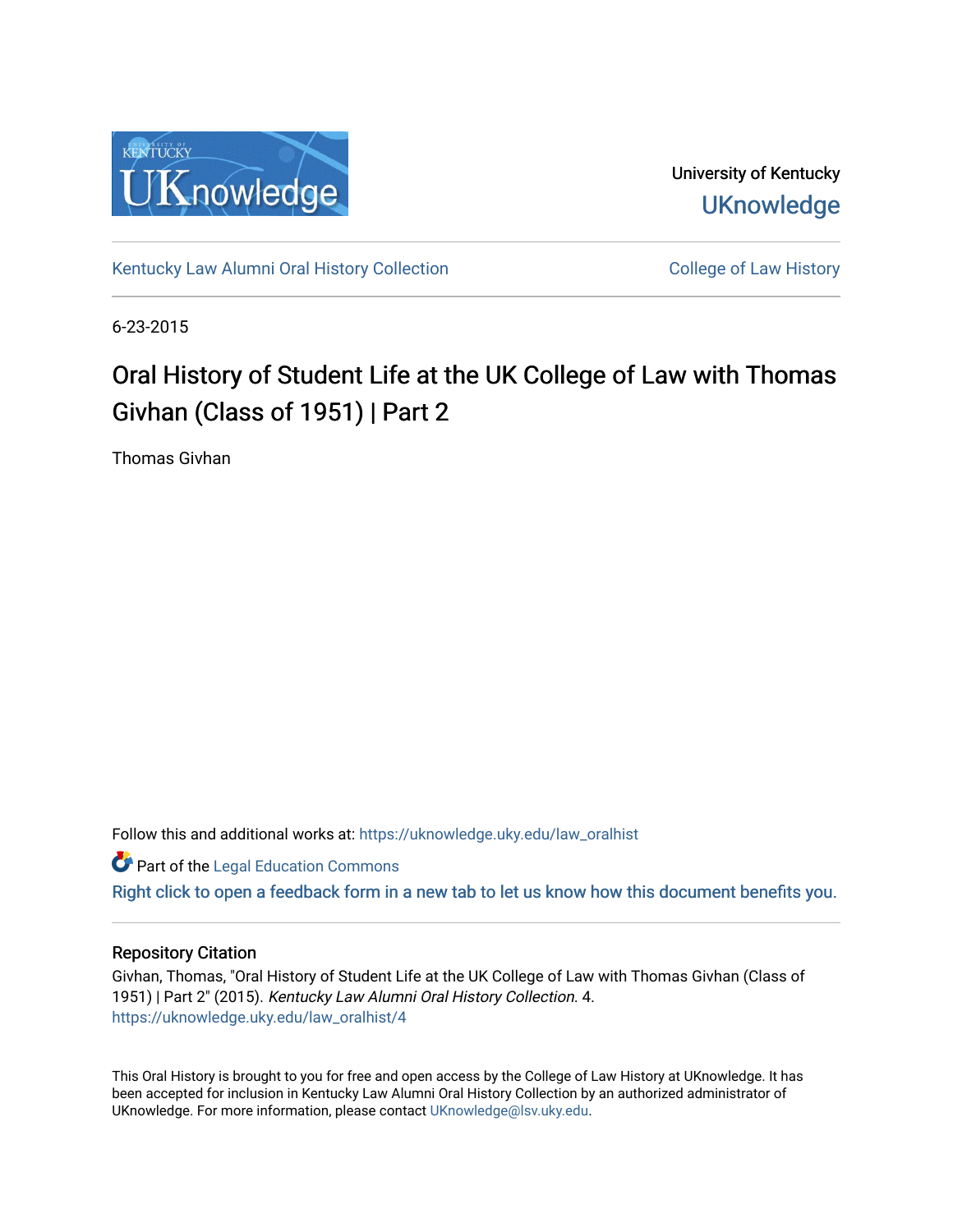

Kentucky Law Alumni Oral History Collection | UKnowledge Interview with Thomas Givhan (Class of 1951) | Part 2 of 3 Page 1 of 12

| Interviewee: | Thomas Givhan (Class of 1951)                                  |
|--------------|----------------------------------------------------------------|
|              | Interviewer: Franklin L. Runge                                 |
| Date:        | June 23, 2015                                                  |
| Location:    | Thomas Givhan's Personal Residence in Shepherdsville, Kentucky |

*This transcription is non-strict verbatim, meaning that is does not include all utterances (e.g., Mm-hmm, uh-huh, umm, uh, etc.). The audio timestamp will be added before each paragraph. New paragraphs are started at every change of speaker or at every three minutes, whichever is earlier.*

*This interview lasted approximately three hours. The recording was broken into three sections. Part two of this interview occurred in Thomas Givhan's library.* 

[background conversation]

00:13 Franklin L. Runge: We are now continuing the interview with Thomas Givhan, and we are in his library now. We have a cookie plate and we're now going to talk a little bit more about his time at the College of Law. So...

00:29 Thomas Givhan: Well, so far, I've taken you all over the place, instead of the College of Law. But I did wanna say that back when that rabbit thing started close to UK, there was a big sinkhole out there in front of that cannon, in the old administration building, and I used to play in that, and my father played in that as a child. And there was a big dump over there where the UK High School is built. And that means nothing, but that was a pretty good high school. When I was going to Henry Clay, they had a good school over there, and some of the people we knew later were graduates of that school.

01:34 FR: So in... You come back in 1946, in August of 1946, and you start in at the University of Kentucky that fall.

01:48 TG: Yes.

01:49 FR: And so...

01:50 TG: The College of Commerce.

01:50 FR: That's really the continuation of your freshman year?

01:53 TG: Yes.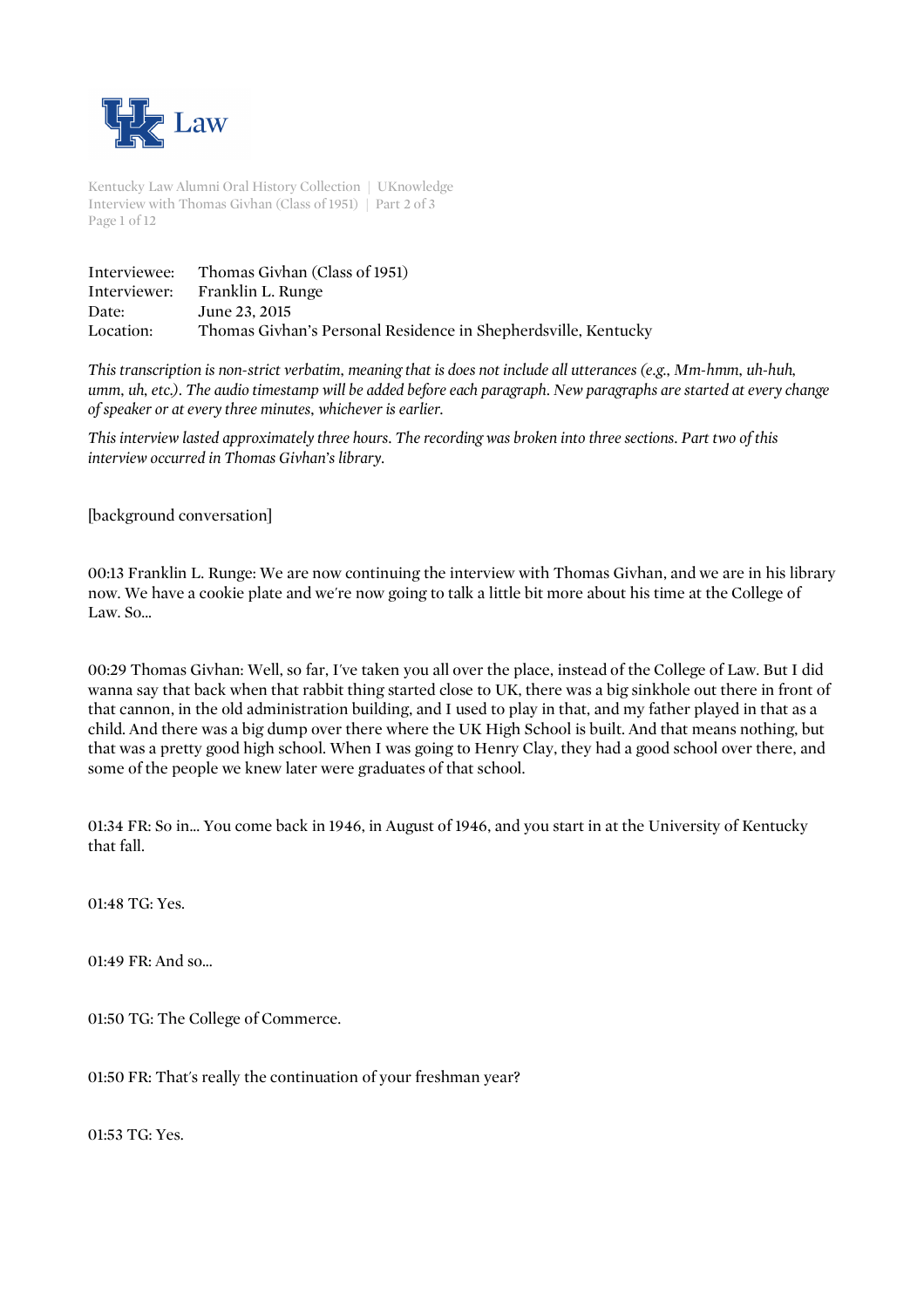

Kentucky Law Alumni Oral History Collection | UKnowledge Interview with Thomas Givhan (Class of 1951) | Part 2 of 3 Page 2 of 12

## 01:56 FR: And so what were your undergraduate studies like?

02:03 TG: Well, when I went to... In 1944, I went over there and I wanted to take typing. I didn't take it in high school. There was a nice old gentleman, he said, "You need to take English before you take typing." Well, he could have got me killed because if I could have typed, I could have been a clerk, and I didn't know that, but that's the worst thing he could tell me, not to have that skill. He wanted me to have the English, which doesn't do you much good when you're dealing with BARs and 20mm cannon. So, I remember that as a thing. And I took math, finance, English, ROTC, and something else, I can't remember that. But when I came back from service, my attitude towards education had been changed. I'd spent a lot of time in the Marine Corps, on guard duty on that ship. We were on four hours on and eight hours off, then you'd go sometimes four on and four off, and that's pretty hard, sleep breaking up like that. But at night, it was extremely dull, you had time to think.

03:57 TG: And one of the things that helped me stay sane really, was I kept... I knew every day I spent on that ship, I was gonna get two days of college. And I would sneak in there on the midnight watch, the captain was sleeping in his headquarters, and on his desk, he had a light that would turn down, and I wrote out a plan for my life on a yellow sheet, yellow pad; four-five pages long and had it divided into sections. Somehow after I got out of school and got home, it's got lost. But the plan basically worked and only went up 'til I was 40 years old, in five and 10-year increments about what I was gonna do. But being a lawyer wasn't in that plan; it was always a business thing or something where I was gonna make a living. Some of the fellows that we were with wanted to be lawyers and they ended up, three of my friends, we were lawyers, or two of 'em, and I mean, three out of the five, were lawyers.

05:28 TG: But I told you, I think that I hadn't decided fully what I was gonna do when I left my house, going over to register in 1949. I had to make a turn one way or another, to go register for law school or go to Commerce College. And when I got down there, at that point I turned to law for the reason that I thought it would make me a businessman, that I'd be able to apply it to business. I had an uncle that was a lawyer in Lexington, and he did a lot of income tax returns for veterinarians, and he knew how much money veterinarians were making doctoring race horses. He decided that I should be a veterinarian. So I was taking his advice, and in 1947, his sister, my aunt lived out in Iowa, so I went out to Iowa and I went to preveterinary college at Iowa State College, Ames, Iowa. I was a Sigma Chi, so I stayed in a Sigma Chi House.

06:57 TG: I'd been acclimated to the dress at UK, kind of semi-formal, and you go to school with a coat and tie. We went to football games, women wore fur coats; you bought them great big apples and corsages to go on those coats. People dressed up, high heels and everything, suits and tie to go to a ball game. So when I got out there at Iowa State, that's what I took, was those kind of clothes. Well, I ran into bunch of farm-oriented people. I was still wearing my Marine Corps spit-shine shoes and my green underwear, jungle, camouflage [chuckle] underwear. I hadn't wore it out yet. Well, they were too, except they were also wearing khakis and dungarees. And I decided I wasn't gonna change. So I took a course in botany, English, the dairy industry and chicken husbandry. And I'm going to school, boy, it's colder than blue blazes that damn wind off that prairie, it was cold.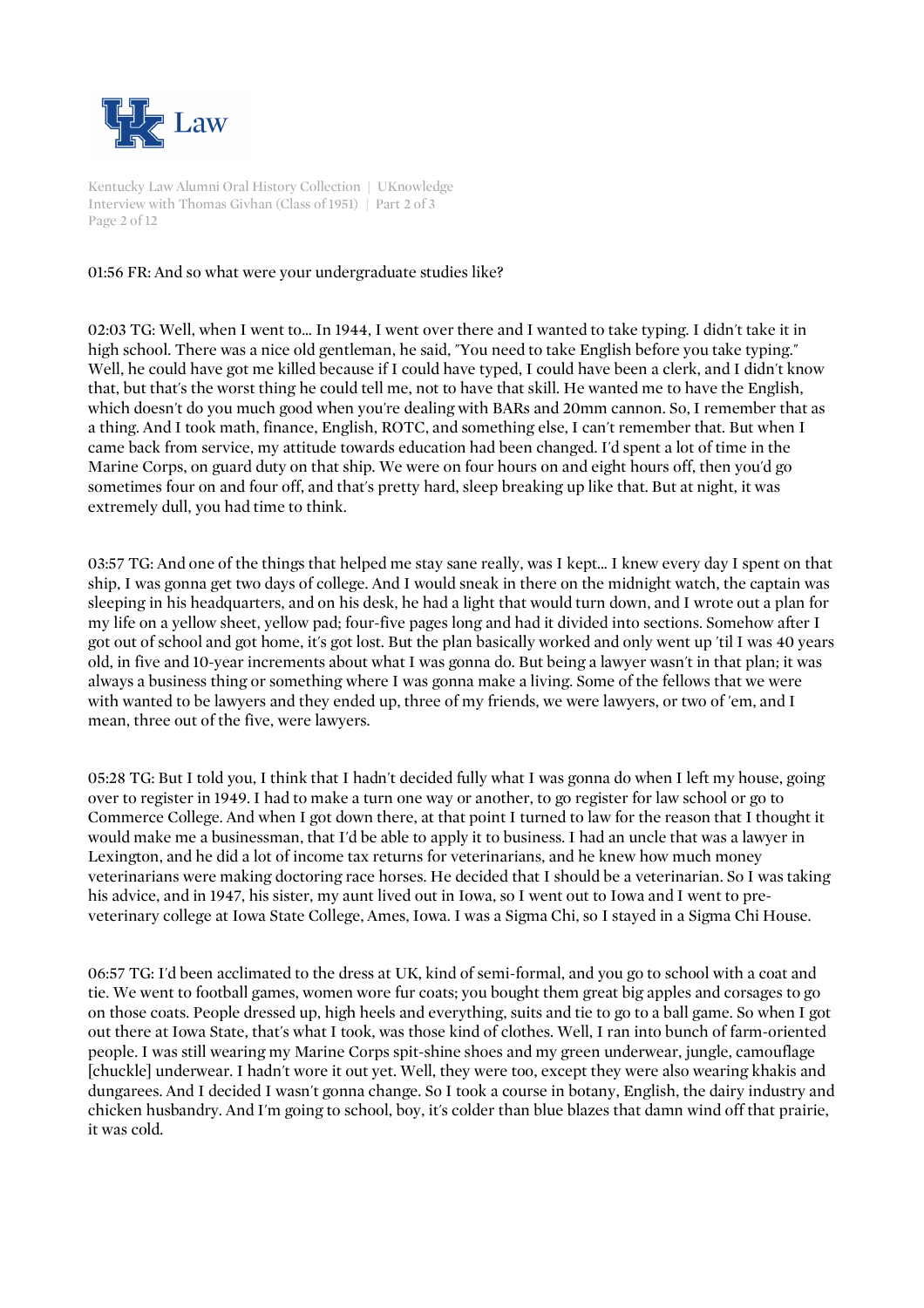

Kentucky Law Alumni Oral History Collection | UKnowledge Interview with Thomas Givhan (Class of 1951) | Part 2 of 3 Page 3 of 12

08:25 TG: And I learned a lot of stuff right there that applied it later on in my law practice. I had this lawsuit about chickens and I learned something about that, and the stuff I'd learned out there about feed and what are those diseases and things, and I had a better handle on it than the lawyer on the other side, and I won that chickens case. In going to school, I had my sport coat and tie and my spit-shine shoes, and so we go over to these barns, and up against the wall on the inside, they had a bunch of cages with chickens in them. And every cage had a question, and they gave you a clipboard, and you had to take this... And they were numbered, so you had to put your number and read the question, and make an answer. So, about halfway through that, the question became, "Should this chicken be kept or culled?" If you are in the chicken business or the egg business, and you let a chicken eat that's not laying, that eats up your profit. And the economics of that kinda fascinate me, and you have to watch that.

10:00 TG: Also at that same time, they had these milking parlors where you milked two cows at a time, instead of what we were doing in Kentucky, lining all the cows up and putting milkers on each one. And they'd put these cows on there, and they'd make a single... They'd milk 'em while they're feeding 'em. And they were selling fresh milk in New York City, and shipping by rail and by refrigerated trucks, and bottle it after it got to New York, and homogenize it and all, and pasteurize it. So I found out right quick in the dairy industry... They let me look in a microscope at pasteurized milk and milk not pasteurized. Well, if you look under a microscope at unpasteurized milk, it looks like that you're back in prehistoric days and these monsters are on you. You never saw as many things wiggling as ugly. And to think I grew up on that [inaudible] dairy in Lexington selling us raw milk. I lived all my life on raw milk. I couldn't drink any raw milk after I looked at that, saw what was in it. You look at the pasteurized milk and you might see a little flick of movement, but that heat killed all that, that undulant fever you could get from milk.

11:33 TG: So after taking this test on that, well, I learned about a chicken hold. If you wanna pick a chicken up, if you're right-handed, you take your left hand and put it under his breast and take one leg and put it between your little finger and other finger, and the other leg between your index finger, then you've got him. When you hold him like that, he can flop around and do whatever, but you can turn him any way you want, upside down and you can hold them. So I look at this chicken, and if he's molting, he's not laying. So one of the test is, if you're gonna cull him just to see if he's molting and if he is, you know he's not laying, and so he's gonna get culled. He's gonna be eating or something, instead of laying eggs, being fed. I couldn't tell.

12:31 TG: Well, you look at their comb, their comb has a different color or a different look or something, and if it's that one way, that's a sign. Well I looked at his comb, I couldn't tell. So maybe there's another tester too, but then the ultimate test is to measure the distance of the pelvic bones. If the pelvic bones are spread, that means it's laying, and if they're tight, close together, the egg can't get out, so it means she's not laying. Well, that's a hand test.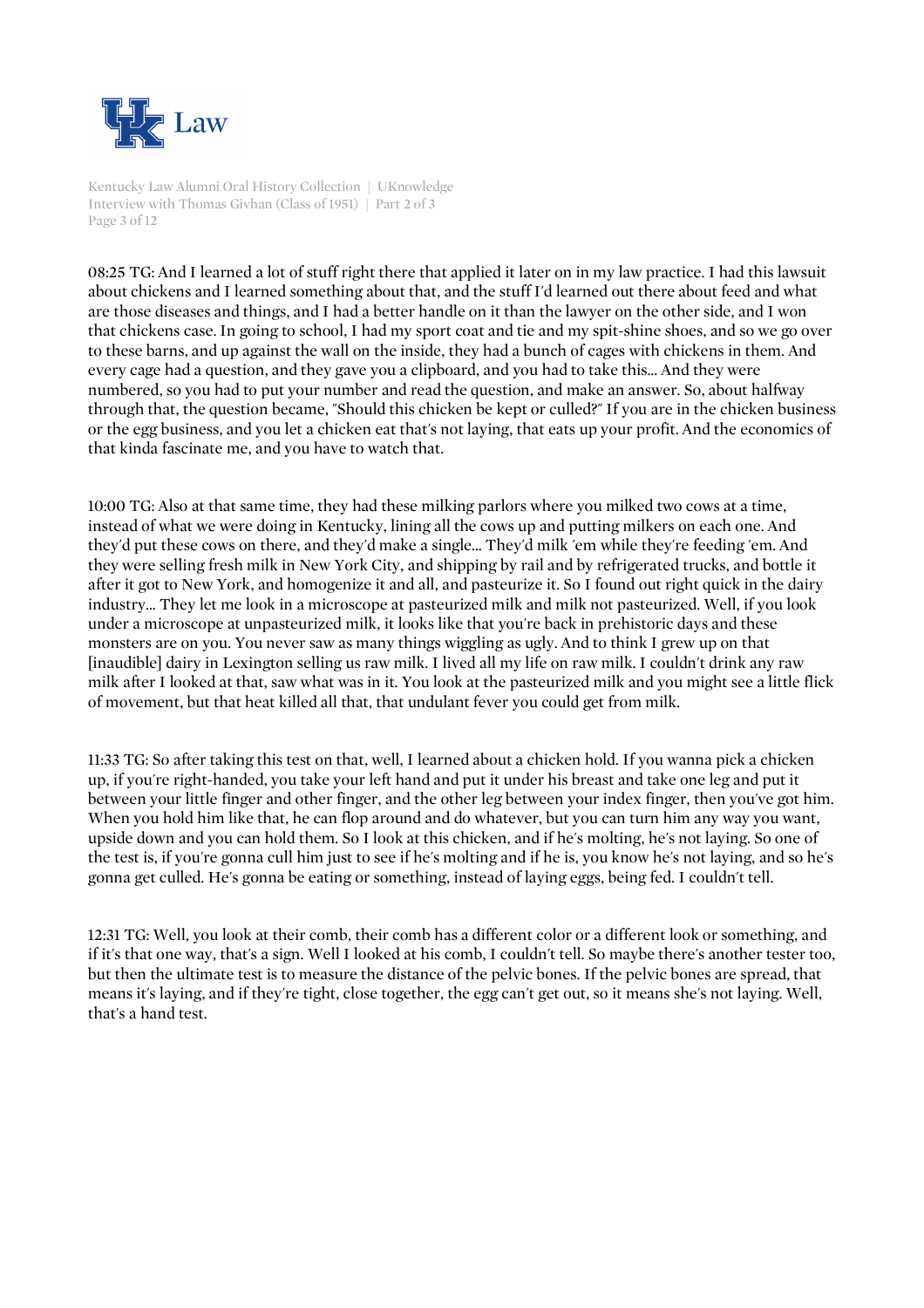

Kentucky Law Alumni Oral History Collection | UKnowledge Interview with Thomas Givhan (Class of 1951) | Part 2 of 3 Page 4 of 12

13:07 TG: So I take my chicken hold on the sucker, get him out of that cage, and I'm getting ready to take my fingers and put it on its butt, and if it's three fingers wide, it's a keeper. If it's two fingers wide, it's a suspect. If it's one finger wide, it's a cull. So I bring this chicken to my breast and just coming down, put the threefinger test on him and the chicken poops. Poops on my three fingers, poops on my tie, and it drips down on my spit-shine shoes. And like a bolt out of the blue, [chuckle] it came a message: "Givhan, if you're gonna spend all this time studying and put yourself in a position where a damn chicken can crap on you and get by with it, you are a fool. I'm going back to Kentucky. I'm going back to where I belong in Commerce College." So I went back to that fraternity house. [chuckle] I gotta get all that shit off me.

14:15 TG: When I went back to that fraternity house, they're eating lunch. I stood up. I said, "I'm gonna tell you all something. I come out here to Iowa to learn something and I found out that you're eating barley soup. Three times a week, you all eat this barley soup. In Kentucky, we feed barley to the hogs. I'm not eating anymore of your hog food out here." Oh they got to laughing. [chuckle] And I told 'em what this chicken did to me. They like to die on me. I said, "No, I'm going back to Kentucky and I'm gonna go back to Commerce College. It has been nice knowing you. Soon as this quarter is over, I'm gone." And so that's what I did. It's incidental but I went back to the 50th anniversary of D-Day over in England on a tour that came out of Canada. A guy walks up to me in that hotel and he said, "Are you Tom Givhan?" and I said, "Yes." He said, "Did you go to Iowa State College in 1947?" I said, "Yes." "Were you in the Sigma Chi fraternity?" I said, "Yes." He said, "I'm old so-and-so. Don't you remember me?" And I said "Well no, I don't. I'm sorry. I don't". He said, "Well I'm that pledge that wouldn't line up with everybody," then I remembered him. That son of a gun would tie a tie that, where the... To hang down to his knees, put his pants on backwards, he wear his shirts backwards, he'd do anything to aggravate an active.

16:03 TG: Turns out that he was an architect, I guess, and he joined the Naval Reserve and became an admiral, and he was in charge of all the Seabees west of the Mississippi River. And he built these Baptist type churches all over the south, with the white steeple and brick. He designed those. He said, "Tom, I had to eat chicken until I couldn't see it, and I had to get up and tell stories and tried to get contracts with these people, and I couldn't... You had to have a clean store. You couldn't have one that had any color to it. I was having a hard time locating myself on doing this. And so, finally, I remembered that story about that chicken, so I told those farmers that story, and that's the best joke I had. And I told that all over the south, and I've built 290 churches or something. And that story got me off to the right foot to do all of that." he says, "I owe you a lot." [chuckle] Now, what do you think the probability would be of me running into that guy in England and him telling me about that chicken story?

17:50 FR: Gosh.

17:50 TG: So after I got to practicing law, I'd tell that story. Well, somebody at the... I was in the general assembly and some of these people that like me got the cartoonist at the Courier-Journal to draw a caricature of me, and it's hanging on my wall down there now. And I'm in a library. And all that's in there are books on chickens. [chuckle] And he's put the titles to them: "Chicken Thieves", "How to Defend a Chicken Thief", "How to Represent a Chicken", just title after title, I'd sit there and read that thing. So, I got a lot of fun out of that. That's incidental now, and I just keep wandering off on you.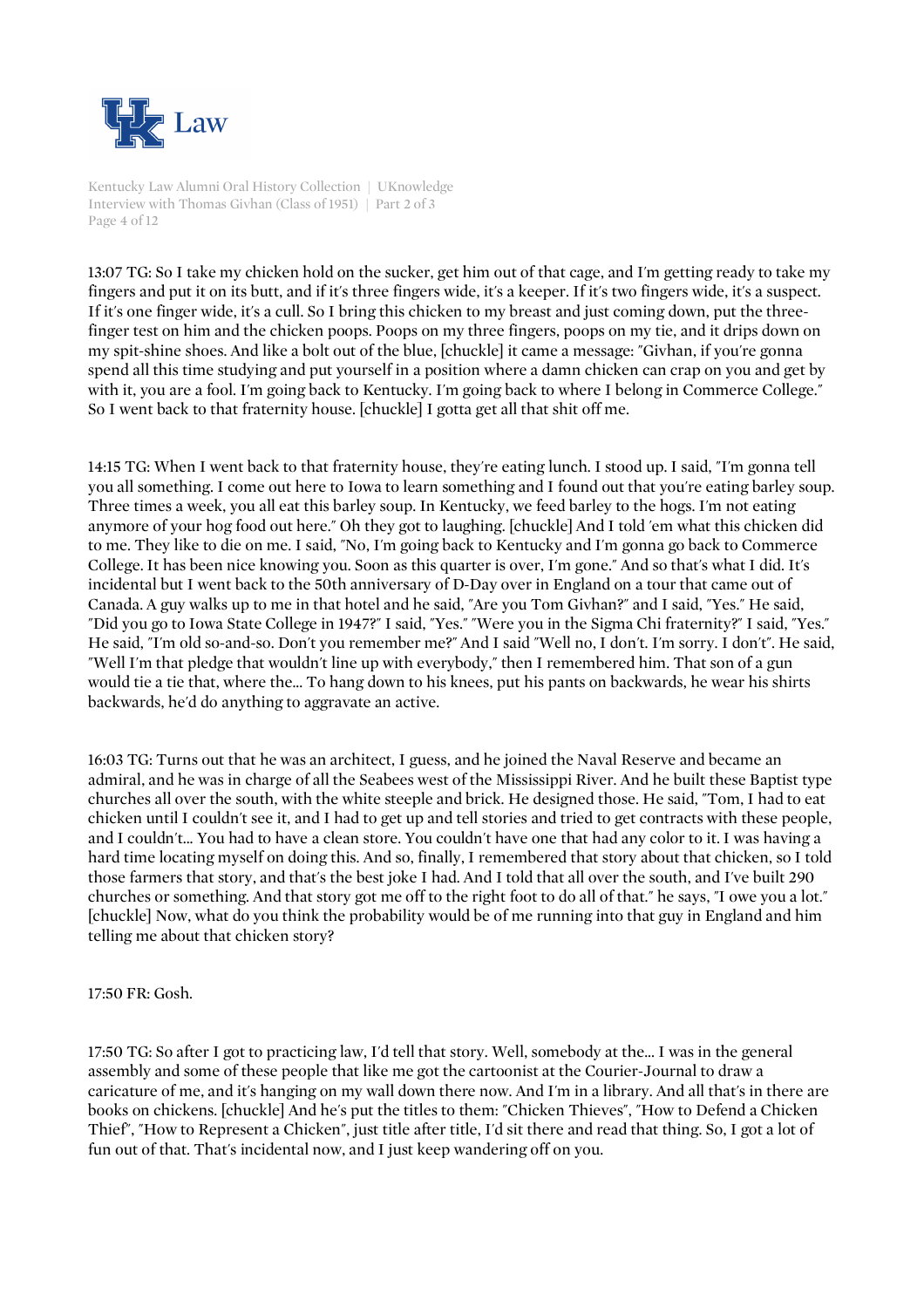

Kentucky Law Alumni Oral History Collection | UKnowledge Interview with Thomas Givhan (Class of 1951) | Part 2 of 3 Page 5 of 12

18:40 FR: So you come back from Iowa, you go to UK, 1949, you make the decision to go to law school and become a businessman, and so you enroll that fall in the law school.

18:54 TG: Yes.

18:55 FR: So you go down, and did you have to do anything to get admission or did you... You just had the college credit. At that time they just needed someone with college credit...

19:03 TG: At that time, you had to have two years of college with satisfactory grades and you had to pass the test, and then you went to law school and you could go have a combined degree with a LLB and a BS, or you could go and just get, I think you saved a year or something, you could just go and get the BS... I mean, get the LLB. So I was driving to get to life, and I took the shortcut to get an LLB. I passed the test, and they said that I could make it being a lawyer. They didn't say I was gonna be a Cardozo, but they said I could make it to be a lawyer. So, that's what I did, but then I went and got a job with this mortgage loan company, and then I worked a couple of years for them. And it's a mistake for anybody... It used to be... When Dean Evans was the dean out there, he wouldn't let people go to his law school if they worked.

20:34 TG: A fella that became President of the Kentucky State Bar Association and held a high office in the American Bar Association from Lexington named Herbert Sledd went to see Judge, I mean, Evans about going to UK Law School, and Evans put him in a class of socially inferior people, and he did not get into law school because he worked. He got to graduate from the University of Chicago. He came back here and married... Well, he was in a big law firm here in Lexington and he did well, and he became President of the Kentucky Bar Association and Secretary or something of the... I don't think he became president; Secretary or something of the American Bar Association. Stan Chauvin became a President of the American Bar Association. We got in Louisville... To a friend of mine.

21:45 TG: I went to China, did all this [inaudible]. The first time I went, it was with the Eisenhower Citizen Ambassador Program. So we went over and studied comparative law with the Chinese law and American law. Well, I got over, you found out you can't compare it. There's no way to measure it. They don't have any stare decisis, and they'd just shoot you when they want to. I'm the only guy on that that took... I got me a copy of the Chinese Constitution, took it. I'm the only one that had that. And after they got over, they didn't want it until they got over and got to looking around after they saw what I had, and that was in big demand. And it reads a lot like our Constitution. If you read it, it's got freedom of religion and freedom of petitions and association, and all kinds of stuff. But when you go to court, the interpretation is slightly different. [chuckle] At that time, they was... That first trip I went over, I think it had been open about two years, and they were still posting these lists in Tiananmen Square with a name on there for execution, and then when they executed them, they drew a line through it. So when you went up on there and looked over these things that were posted, you could see who was being killed. And they would send an empty cartridge case home, and make the family pay for the bullet, to put the shame on them. And they had to pay for that bullet.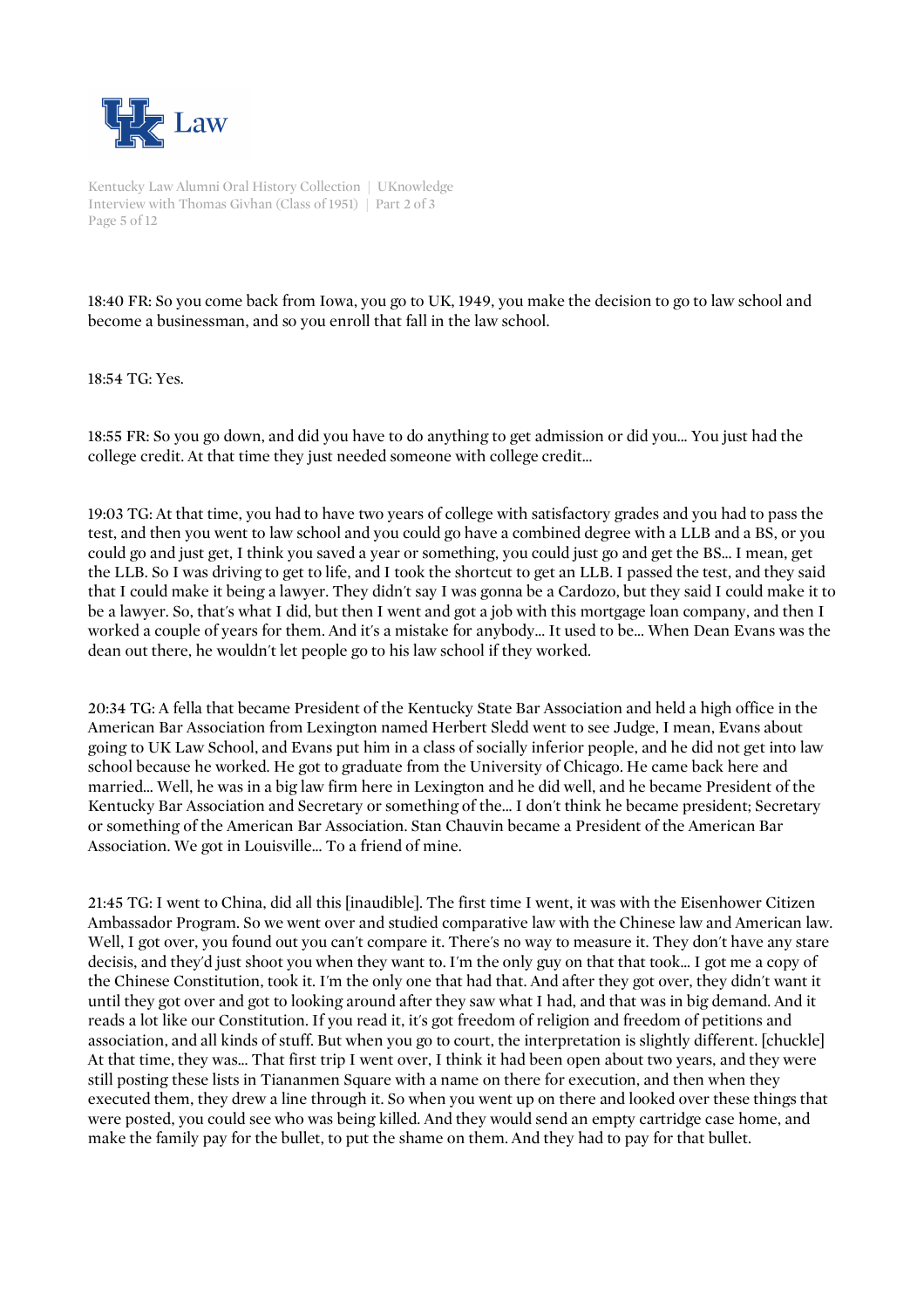

Kentucky Law Alumni Oral History Collection | UKnowledge Interview with Thomas Givhan (Class of 1951) | Part 2 of 3 Page 6 of 12

23:39 TG: So I had a good experience over there and we went to prisons and juvenile detention facilities, but they only showed you what they wanted to. The law school, they showed you the best they had, but...

23:58 FR: So when you started in law school, 1949, you were just gonna get the LLB, right?

24:04 TG: Yes.

24:05 FR: And so, was it a two-year program or a three-year program?

24:10 TG: Three years.

24:11 FR: So you had a three-year program to get your LLB.

24:13 TG: And two-year previous, I'd have five years.

24:15 FR: Yes. You had five years total.

24:17 TG: But I went to summer school I think, too. No, did I go to summer school? Well, I think I did. I can't remember whether I went to summer school or not.

24:29 FR: So starting in 1949, that sort of first year, there's a sort of feeling about one's first year of law school of it being this sort of very difficult or trying year. Did you have those, did you have a similar experience or were you... Or you're able to manage it and felt that it was no different than any other sort of time?

24:54 TG: Well, it was different because you had some people that are 45 years old, all these veterans, 30 years old, experienced people. I can't think of this gentleman's name. He was from Williamsburg. And he became known... He got to be judge of the Court of Appeals. He'd been county attorney, Commonwealth attorney, school superintendent, city attorney; he'd been everything there was to be, locally, circuit judge, and all that kind of stuff, after he got out of law school. But he had all these other positions that were not legal positions before that. And his knowledge of what was going on in government was so vast and broad, When he got on the Court of Appeals, they wanted to kind of laugh at him. But he knew more about what was going on in Kentucky than anybody on that court in terms of government from all that experiences that he had.

26:15 FR: So your classmates...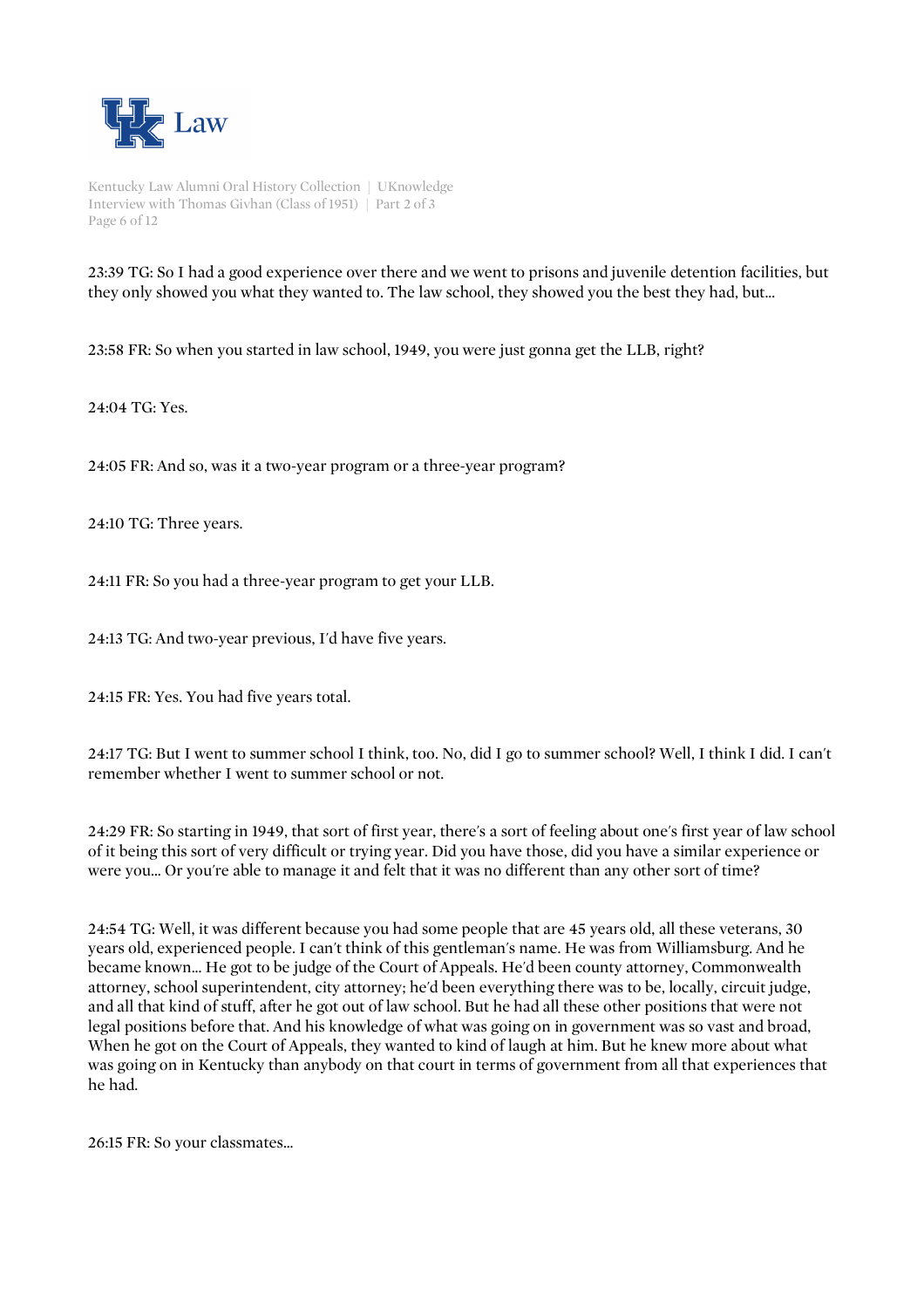

Kentucky Law Alumni Oral History Collection | UKnowledge Interview with Thomas Givhan (Class of 1951) | Part 2 of 3 Page 7 of 12

26:16 TG: Our classmates, that was a very varied group of people. Bob Hubbard was in the General Assembly while he was in law school. And he came to Hardin County and became Commonwealth attorney, and then he became, just after that constitutional reform, he became a district judge. And he was older. He got shot down in one of these amphibious airplanes in the Pacific, and did everything but kill him. He got injured and everything else, but he was... You're going to school with a guy that had all of that stuff. There's all kinds of combat guys in there. Orlandi was a, in that class, was a member of the OSS in Italy. He was Italian, I don't know if he spoke it or not. He didn't do much practicing law after he got out, I don't think, but he became Mayor of Jeffersontown.

27:37 FR: So, he was an Italian citizen who came...

27:40 TG: Mm-hmm.

27:42 FR: Was his last name Landi?

27:44 TG: Orlandi.

27:45 FR: Orlandi.

27:46 TG: O-R... Everybody listed in here?

27:50 FR: Well, see, they stopped listing students at the end. They used to have them at the very end of the bulletin, but I don't think that they... If you look through that, I don't think that they listed the students anymore by that time, if... It would be near the end of the...

28:09 TG: That's what all this is all about, finally quit listing 'em. The purpose of the whole thing is the student, or it ought to be. Actually, it's not, I know better. They've always got names here of something...

28:31 FR: Let's see...

28:32 TG: Of the University. State's represented in the student body, College of Law '48, '49.

28:44 FR: Now, some people have very different experiences.

28:48 TG: Yeah, and different ages.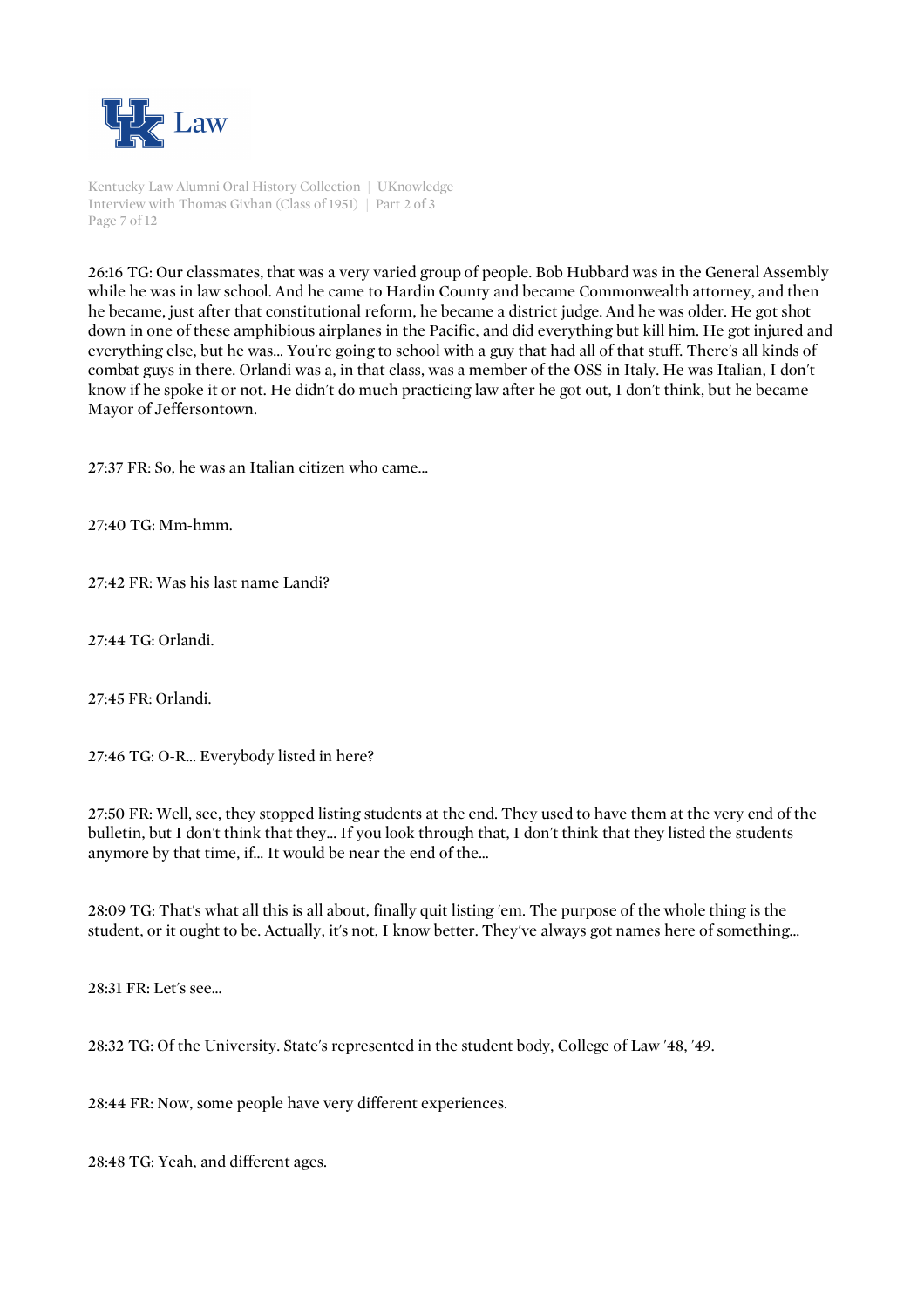

Kentucky Law Alumni Oral History Collection | UKnowledge Interview with Thomas Givhan (Class of 1951) | Part 2 of 3 Page 8 of 12

## 28:50 FR: What was the relationship like between the students?

28:56 TG: Well, of course, it's different with different people. And they had little groups that formed together and my working kept me from being... We had study groups that help studying for exams and stuff and studying for the bar. And they had fraternities, I didn't join one. I was asked to, but I didn't join one. I already had had that fraternity experience and I should have accepted. And Ned Breathitt approached me, who later became governor. He asked me to join his fraternity and I probably should have done it. He later became governor. [chuckle] Bob Stevens was in that class. He later became... We had two people in that class on the Supreme Court at the same time, Bob Stevens from Western Kentucky.

30:15 FR: So the relationships... It was hard because you were working and you were also married at the time?

30:20 TG: I was married at the time.

30:22 FR: Yeah, so you didn't have a lot of time to run a... Now the fraternities every year would throw parties, wouldn't they? Wouldn't they have like some big... Like in the fall and maybe once in the spring, have a...

30:35 TG: Well, I don't know what the UK fraternities in law school did. And I did not stay active in the Sigma Chi fraternity when I got married.

30:45 FR: So you didn't... So when, if the law school fraternities were having parties, you just didn't go to it?

30:50 TG: Well, I didn't know it.

30:53 FR: Now how was your... What was your class schedule like in law school?

31:01 TG: Well, you'd take 15, 17 hours something like that, some people took 20.

31:10 FR: Was it mostly morning or afternoon?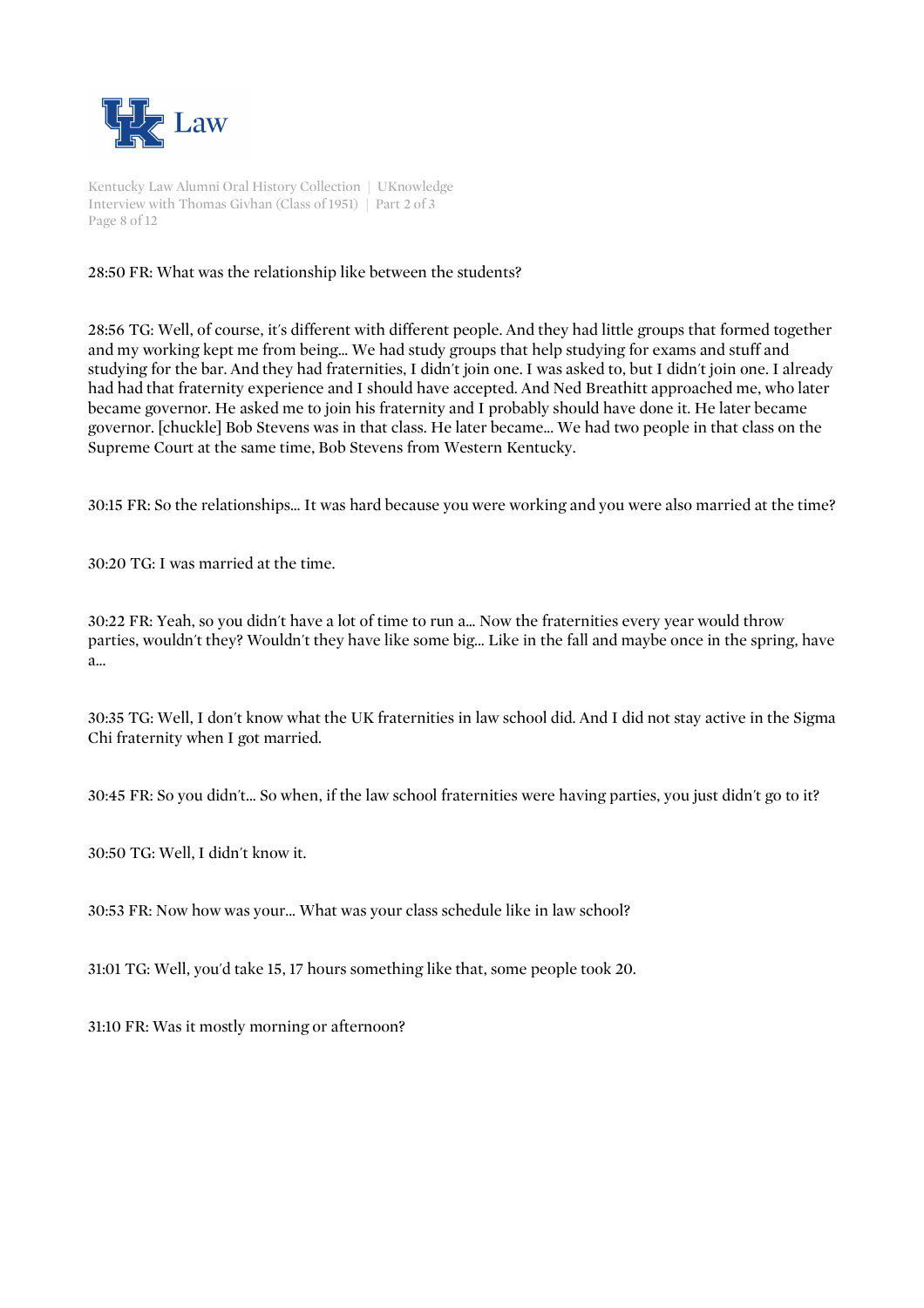

Kentucky Law Alumni Oral History Collection | UKnowledge Interview with Thomas Givhan (Class of 1951) | Part 2 of 3 Page 9 of 12

31:13 TG: Mostly morning. I think they had some classes on Saturday and I had a very mistaken attitude that I wasn't gonna go to school on Saturday. And I just didn't schedule myself to go that way. But one of the things I remember most vividly was being in Roy Moreland's class on Criminal Law and he wrote this book or magazine, Homicide, it was a little pamphlet type book, it had a red cover on it and he called it "The Red Death", and he would pontificate down there in that big classroom where it was stepped up, and he'd have that book in one hand and he'd animate it down there, and he'd really get interested in it. And I thought he was a pretty good teacher, but he had biases about stuff and so...

32:26 TG: Had a guy named Harry Rouse, who's my good friend, and he's sitting up there on the back row, and a guy named Chenault, who was a cousin to Judge Chenault over at Richmond, was in that class. And Rouse went to sleep. They were on the back row, Rouse goes to sleep and Moreland looks up there and sees that, and boy, really cranks him and he's pumping his hands in the air, "Mr. Chenault! Mr. Chennault! Wake that man up! Wake that man up!" And then Chenault looked over at Rouse and he looked back at Moreland, everybody turned around and he's looking both ways, finally, he says, "You wake him up, you put him to sleep." [chuckle]

[laughter]

33:18 TG: God! [laughter] And he ended up throwing both of 'em out of law school. They expelled 'em out of law school. That was part of it, I think it was something else too, maybe, but they expelled both of 'em. I don't know what happened to Chenault, but Rouse went to law school out in Oklahoma and had a successful, making a living law practice out there.

33:45 FR: Yeah.

33:47 TG: He had good family there.

33:50 FR: What were some of Moreland's biases? Was he... You remember what...

33:54 TG: Well, there was a guy named...

33:55 FR: Was it biases against the students or was it biases about stuff about the law? What was he...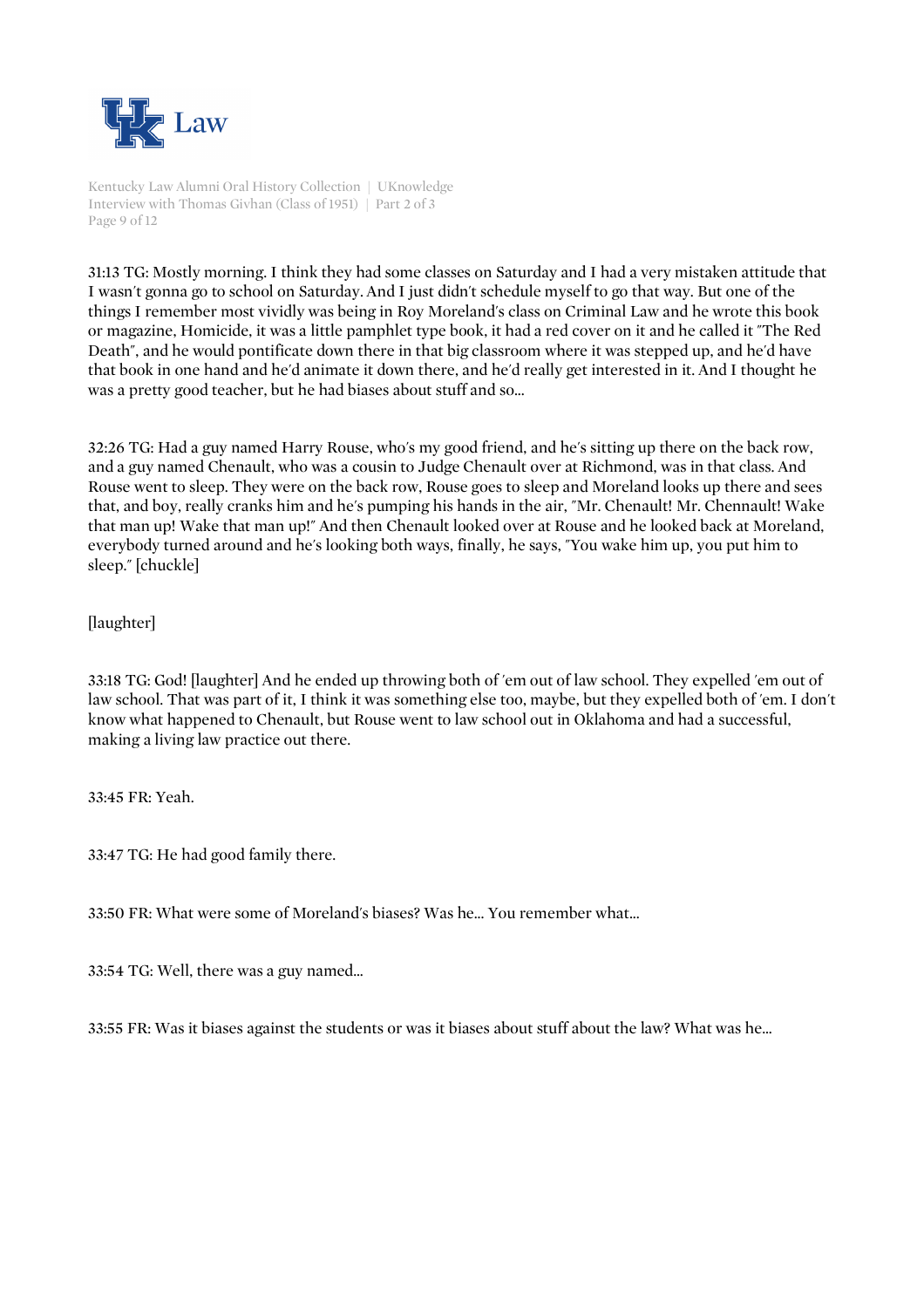

Kentucky Law Alumni Oral History Collection | UKnowledge Interview with Thomas Givhan (Class of 1951) | Part 2 of 3 Page 10 of 12

34:01 TG: Well, the thing I remember, there was a guy named [inaudible], a Greek, and he had some connections down on Vine Street, that's where that market used to be. And Moreland didn't think that he ought to be a lawyer. And I couldn't tell whether it was something being biased against somebody that was foreign to him, or whether the guy had done something that he indicated that his character was deficient, but Moreland really expressed a... And I don't know how I know this, but he expressed a dislike for this [inaudible] and he... I don't know if he kept him from getting into law school or he kicked him out, but [inaudible] later became an enforcer against bootlegging, federal agent, pretty tough guy. I don't know what happened to him.

35:47 FR: Do you... What were some...

35:48 TG: But I was down there... They had the first black student at the University Of Kentucky.

35:55 FR: It was Johnson. Was it Lyman T. Johnson?

35:57 TG: Yeah, and he's got a little bus on a pedestal down there between the old student union building and the law school.

36:04 FR: I think they're gonna name a new dorm after him.

36:06 TG: Well, he deserves it. Then they had a student come there at UK, black. And that was a black mark on the university in my book, or the law school, whoever's idea it was, was wrong. They would not let that young man go to law school with me. His first quarter, they made him go to law school as a student sitting in the room, singled by himself in Frankfort. His classroom was the house chamber or the law library for the Court of Appeals down there in Capital Building, and they sent professors down there to teach him. Here he is as a man, I'm not sure... I don't think he was a veteran, I don't know that, but he's singled out for his color and treated differently in a way that he had to recognize that they were doing that to him. And he went that first semester, and there was a fella from Virginia that taught pleading, common law pleading, like to kill me it was boring. He got struck by lightning on a golf course, killed him.

37:50 FR: That's right. I did remember that. I remember someone telling that story.

38:00 TG: And he was a nice fella but he was from... He had a southern accent and he was from Virginia or something and he was not right with blacks. So...

38:14 FR: Was it Alfred McCuin?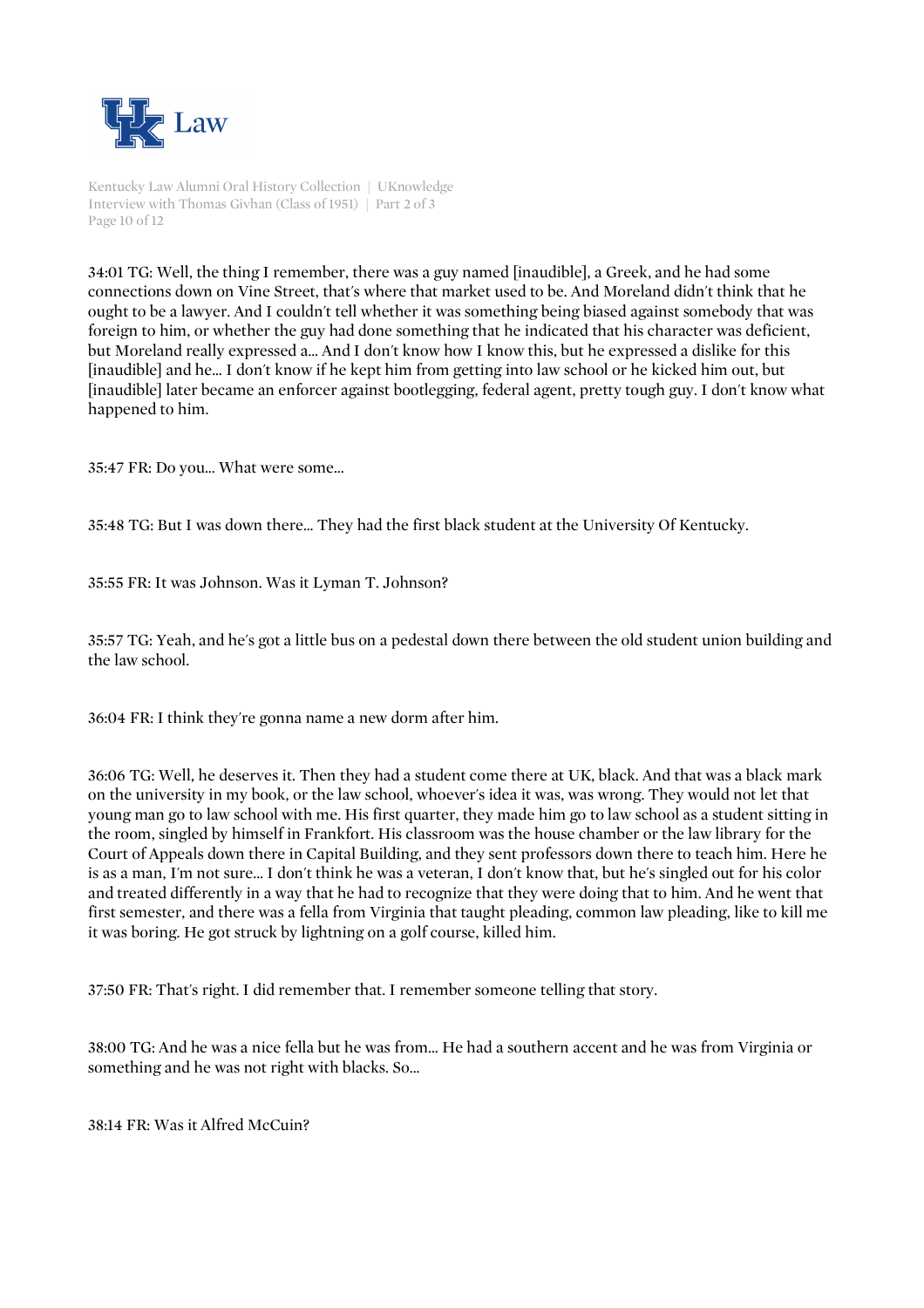

Kentucky Law Alumni Oral History Collection | UKnowledge Interview with Thomas Givhan (Class of 1951) | Part 2 of 3 Page 11 of 12

38:16 TG: Yes. Yep.

38:20 FR: Alfred McCuin. It says here, 'professor of law', he went to the University of Virginia, Virginia Bar Practice in Richmond, was in the Naval Reserve, and then became professor in 1948.

38:40 TG: So he was there when I went.

38:41 FR: Yeah. That's his name right down there.

38:44 TG: I liked him.

38:53 FR: But you say he had a... Maybe not the most open of minds and hearts?

39:01 TG: That's my opinion. You can't tell a heart. I just... For some reason, I had that impression he was going down there and didn't wanna go. And I got the impression that the reason he didn't wanna go was because he didn't think blacks ought to be equal. And his attitude and conduct didn't show that. But I never saw him do anything, but I heard him grumble.

39:54 FR: Yeah. When he was struck and killed by lightning, that was while you were there at school.

40:00 TG: I think it was after I left, I'm not sure. But how in the hell did I remember that he's from Virginia and he went down there to teach that guy? I don't know why in the hell I remember that. But I can't think of his name half the time now. [chuckle]

40:22 FR: Now, are there any other names on there that really kind of stick out as sort of really important in your education?

40:29 TG: Elvis Star, Oxford man, married a raven beauty queen. He wanted to be president of the university, a highly qualified guy. He's a Sigma Chi. But he had an empathy or an interest in the students. He taught commercial law or notes and something. Most boring... That stuff bored me to the limit. And the monotone that he spoke in and all was terrible. But he was a very personable guy and he tried... I think I told you that I was active someway with some organization or two, and I'd get him to come and speak to 'em about life or about somethin' or other. It didn't have something to do with law necessarily. Like the Henry Clay High School Alumni Association or something, he'd come down there one time to Phoenix Hotel and was our guest speaker. I can remember his example in this notes class, I think it bored him.